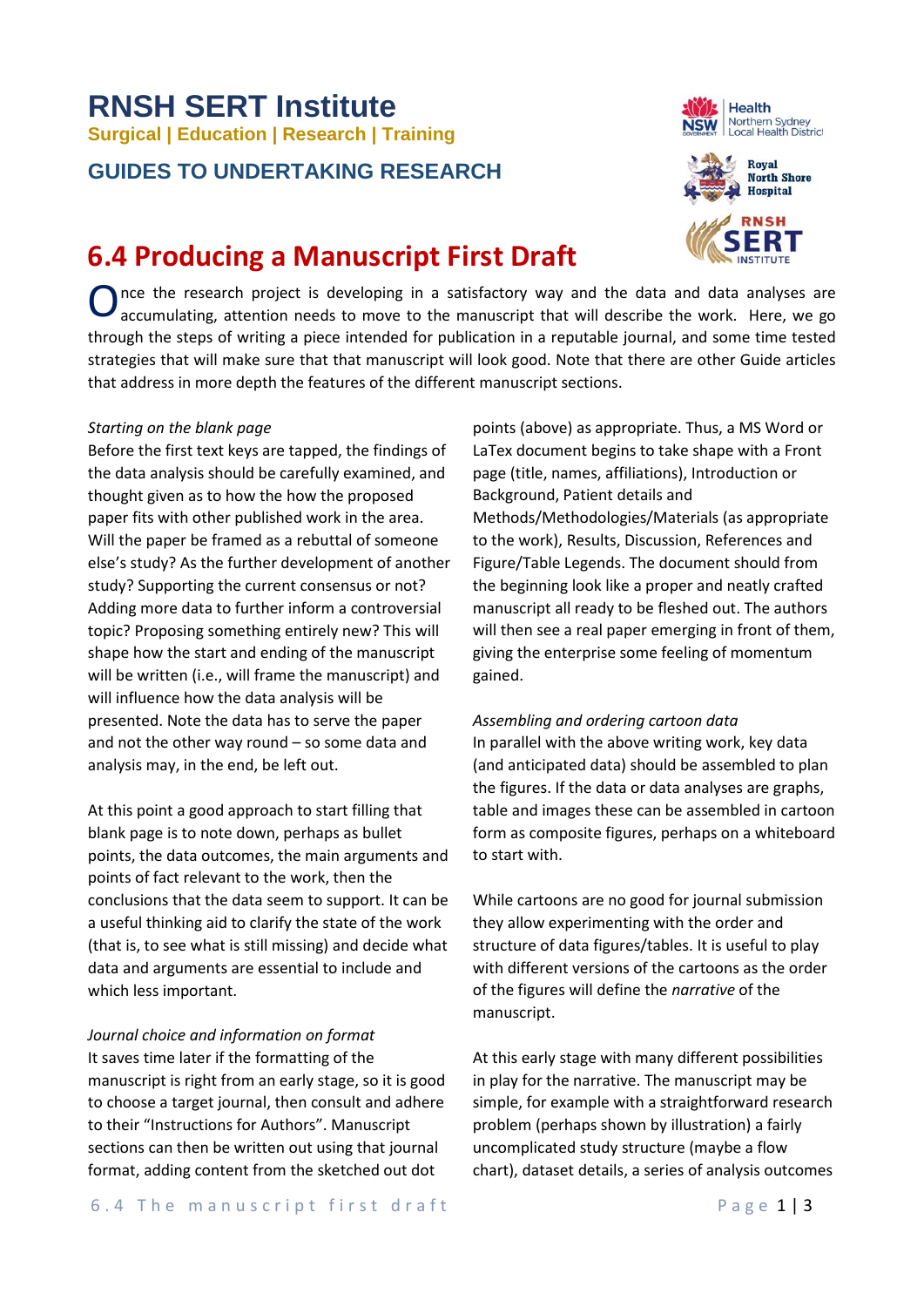and a concluding diagram. This is an easy structure and simple to write up. Some manuscripts have much greater complexity than this, for example perhaps first laying the groundwork with basic descriptive data, followed by a reveal of controversial data, then follow up information that leads to the conclusions.

#### *Methodical with Methods*

Writing the Methods section early on is always useful as it involves a lot of formulaic sections (e.g., details of ethics approval, statistical approaches) that are easy to compose, but take a bit of time. Note there must be enough method detail presented to make the paper technically credible.

#### *Conclusions*

Once the paper structure is decided, then the conclusions that form the basis of the paper can be written out. These must be in the form of short, direct text with a minimum of hedging, fudging or caveats. This can be as outrageous as you like at least until it has to be seen by a co-author.

For the manuscript Conclusions, everything rests on how well they data buttresses them. At this stage it should be very evident if there are any significant data or further information needed to support the conclusions. Note that if there are more data needed, there is a risk that when it arrives it may not be supportive, which may mean that the manuscript will need radical changes. However, if all seems fine then manuscript text development should proceed apace.

#### *Writing up Results and Figure Legends*

After the general outline has been envisaged, then a rough version of the Results section can be written based on the figures drafted above. A logical sequence of Results section subheadings, fleshed out with concise descriptive text is needed. It first describes the plain but scene-setting data, (and data that confirms the work of others) then moves on to the more interesting parts.

Good figure/table/diagram legends should be written at this point. Legends usually need to be stand-alone, i.e., they can be understood well enough without referring to the manuscript text. To see how to do this, and clarify what level of detail is needed in the legends it is best to examine similar papers in the journal of interest.

#### *Introducing everything*

The scope of the study should now be evident, so work on the Introduction can start; it may take time as literature consultation often throws up unexpected challenges. This section starts with general statements about the field or clinical problems, noting particular and peculiar features and gradually expanding into a solid but very short review of the field that highlights key knowledge and areas of ignorance. It will also display a firm grasp of the subject and make clear the knowledge gap the manuscript will fill, then lead the reader logically to the work presented in the manuscript.

The Introduction should mention the research approach employed and why it was chosen. Some Introductions briefly note (at the end) the main conclusions of the manuscript, however journals vary as to whether they prefer this or not.

#### *Discussion among friends*

After the Results, Figures and Legends are done the next part to tackle is the Discussion section which ideally should be developed slowly with many revisions as the logical development of the proceeds. In practice, for a small paper with obvious conclusions this may not take long.

The Discussion should begin by briefly noting the most important or striking Results, followed by a section that carefully considers how those study results do (or do not) support the project aims and hypotheses. This should merge into general exposition of the major literature on the subject, making clear where the study fits with this. The Discussion should also clarify the limitations of the study, and what future work it might lead to. Lastly the Discussion should close with a statement of conclusions of the study. This should not simply restate the Results yet again, but bring out the key messages that emerge from the Discussion.

*The next steps: Abstract and referencing* The work completed up to this point should enable the construction of the Abstract. This requires a